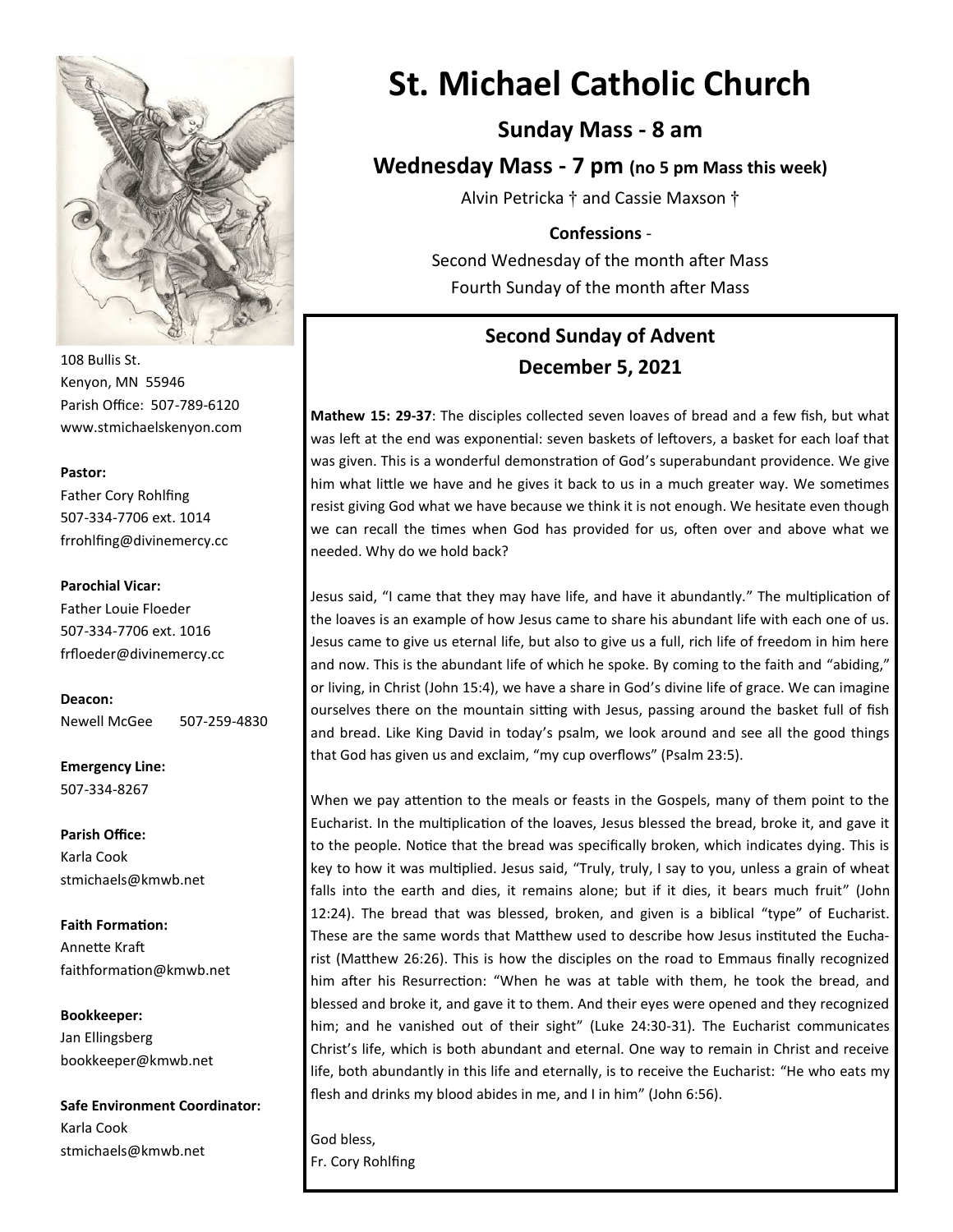Welcome to all those visiting us today. We invite everyone to continue to celebrate Mass with us at St. Michael's. Please let the parish office know if we can be of assistance to you.

#### **CONTRIBUTIONS November 28, 2021** Adult Envelopes:  $\frac{1}{2}$  1650.00 Loose Plate: \$ 91.00

**Saints of the week** December 6 - St. Nicholas December 7 - St. Ambrose December 9 - St. Juan Diego December 11 - St. Damasus I

#### **Divine Mercy Mass schedule:**

Sunday - 8 am, 10 am, 12 pm (Spanish), 5 PM Monday - 5:30 pm Tuesday - 8:30 am Wednesday - 8:30 am IC 10:30 am IC Thursday - 8:30 am Friday - 8:30 am Saturday - 8:30 am, 4 pm

## **LITURGICAL SCHEDULE**

#### **December 8 - Holy Day Mass 7:00 pm**

Reader: Lou Breimhurst Ushers: Keith Schrader & Mary Donkers Servers: Jett Smith & Ryan LaCanne

## **December 12**

| Reader:  | Penelope Parrish             |
|----------|------------------------------|
| Ushers:  | Bruce & Laura Chmelik        |
| Servers: | Mark Mund & Greyson Overholt |

## **December 19**

Reader: Bruce Chmelik Ushers: Tim LaCanne & Tom Coffman Servers: Serenity Overholt & Izzy Chmelik

December money counters:

Pam Hegseth & Terry LaCanne

# **IMPORTANT UPCOMING DATES**

December 8 - Parish Reconciliation 5:30-7:00 pm Feast of the Immaculate Conception Holy Day Mass 7:00 pm

December 12 - Faith Formation Christmas Program 9:00 am Breakfast Sunday: Women

December 15 - Live Nativity 6:00-7:30 pm

December 24 - Christmas Eve Mass 4:00 pm

December 25 - Christmas Day Mass 8:00 am

We pray for all our parishioners, families and friends who are in need of physical or spiritual healing, especially, Anne Haynes, Bryce Young, Don Graunke, Marian Spindler, Donna Hollund, and Mike "Mac" McDonald.

We pray for those in the Armed forces, especially Sergio Jr & Angela Rodriguez, Zury Hoaglund, and Zane Hoaglund.

St. Michael the Archangel, defend us in battle, be our protection against the wickedness and snares of the devil. May God rebuke him we humbly pray; and do thou, O Prince of the Heavenly host, by the power of God, cast into hell Satan and all the evil spirits who prowl about the world seeking the ruin of souls. Amen.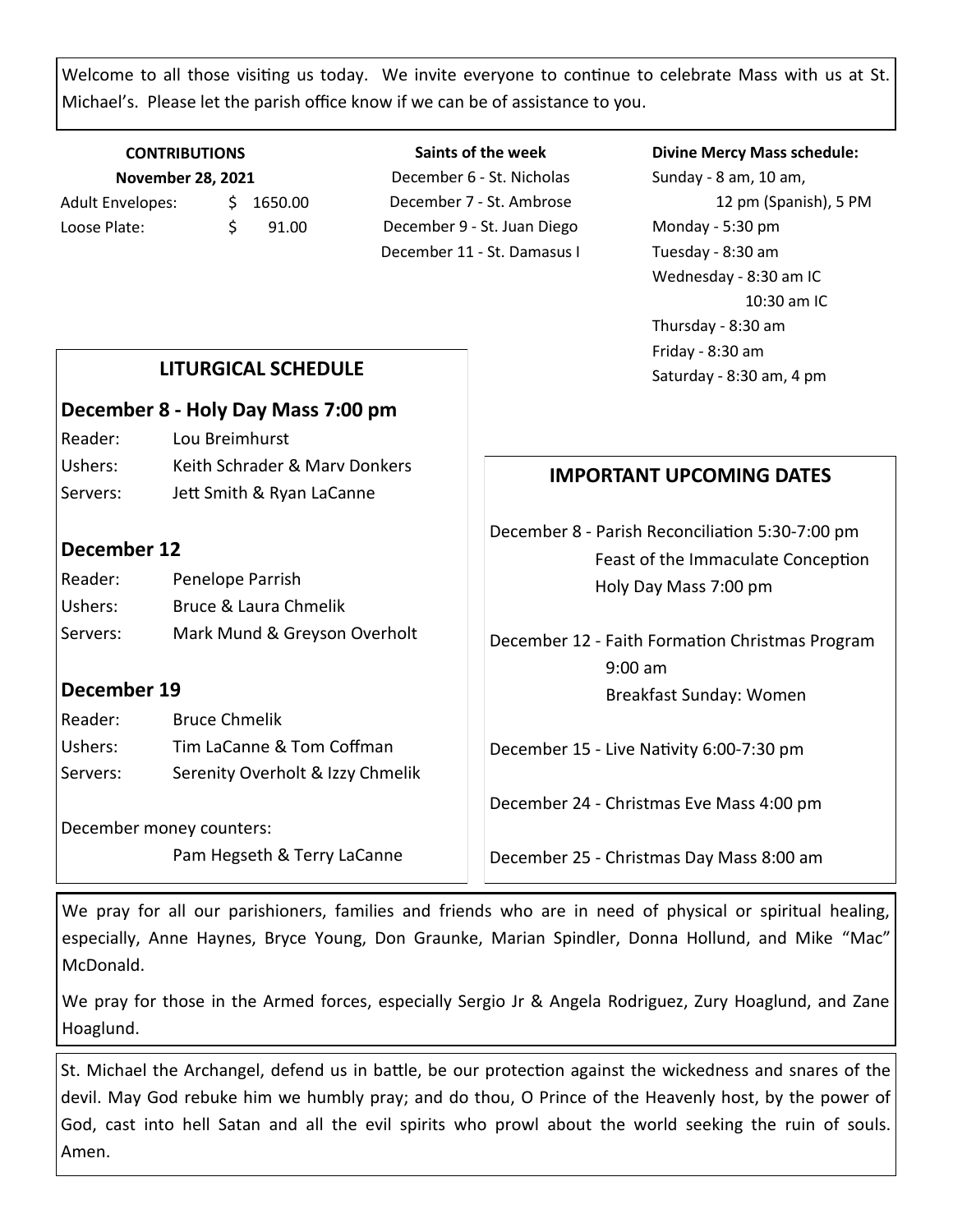#### **Feast of the Immaculate Conception Holy Day Mass - Wednesday at 7 pm \*There will be NO 5 pm Mass on Wednesday this week\***

The Immaculate Conception means that Mary, whose conception was brought about the normal way, was conceived without original sin or its stain—that's what "immaculate" means: without stain. The essence of original sin consists in the deprivation of sanctifying grace, and its stain is a corrupt nature. Mary was preserved from these defects by God's grace; from the first instant of her existence she was in the state of sanctifying grace and was free from the corrupt nature original sin brings.

Divine Mercy Holy Day Mass Schedule:

Tuesday, December 7 - Vigil Mass at 7 pm

Wednesday, December 8 - Masses at 7 am, 8:30 am (IC), 10:30 am (IC), 7:30 pm (Spanish)

# *Parish Reconciliation* **Wednesday, December 8 5:30-7:00 pm**

Not only does it [the Sacrament of Penance] free us from our sins but it also challenges us to have the same kind of compassion and forgiveness for those who sin against us. We are liberated to be forgivers. We obtain new insight into the words of the Prayer of St. Francis: "It is in pardoning that we are pardoned."

Our Faith Formation students will present a Christmas program on Sunday, December 12 after Mass. All are invited to stay and support our students and enjoy the performance. Breakfast will be served in the parish hall after the Christmas program.



*Goodhue County Christmas Project* has again come to St. Michael's to provide Christmas gifts for the children and a food card for the family holiday meal. The county staff screen all requests for help and parents provide the children's sizes. The church will provide the food card for the family's holiday food needs.

Please sign up on the atrium bulletin board to provide a gift for one of the three boys in the family we are helping. All gifts need to be brought to church by Sunday, December 19 or before.

All questions can be addressed to the parish office for Dee Callstrom at 789-4663.